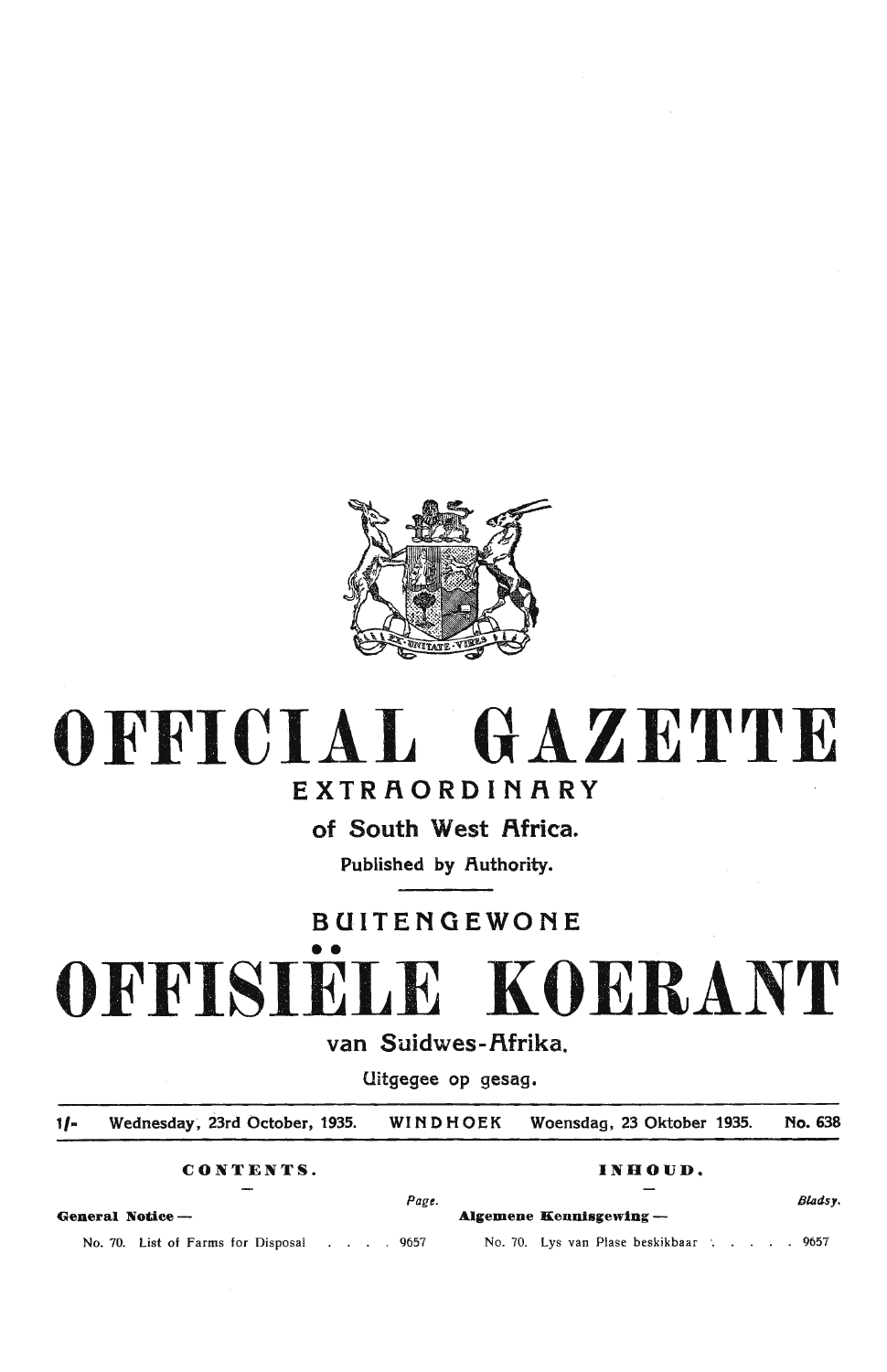## **General** Notice.

#### (No. 70 of 1935.)

Applications will be received at the Lands Branch, Windhoek, for a period of eight weeks from the date of the first publication of this notice (i.e. expiring on the 18th December, 1935 ), and for such time thereafter as the holdings or any of them remain unal10tted, for the undermentioned farms, to be disposed of on lease for a period of five (5) years, with the option of acquiring the land at any time during the currency of the lease, or at the expiration thereof, on terms of Gonditional Purchase Lease extending over a period of thirty (30) years, under and subject to the provisions of the Land Settlement Consolidation and Amendment Proclamation, 1927, and any further amendments thereto and any regulations published thereunder.

The holdings will at first, however, be provisionally allotted for a probationary period of one year only, during which period the successful applicant will be called on to pay an amount by way of rental equivalent *to* the Land Tax assessable annually on the farm. If the Lands Branch -is satisfied with the way in which **the** successful applicant has pursued his farming operations during the period of the rprovisional alliotment the farm will be allotted to him under the Land Settlement Laws as above set out. The period after provisional allotment may be extended at the discretion of the Lands Branch.

Applicants are particularly requested to state how long they have been permanently resident in S.W. Africa.

> N. J. WAGNER, Senior Officer, Lands Branch.

Windhoek, 19th October, 1935.

## **Algemene Kennisgewing.**

### (No. 70 van 1935.)

Applikasies sal ontvang word deur die Afdeling van Lande, Windhoek, gedurende ag weke vanaf die datum van die eerste publikasie van hierdie kennisgewing (dus tot 18 Desember 1935) en solank daarna as die eiendomme of enige daarvan nie toegeken is nie, vir die hierondervermelde plase, wat uitgegee word onder huurkontrak vir 'n tydperk van vyf (5) jaar, met die reg om die grond te enige tyd gedurende die loop van die huurkontrak of by die ver-<br>stryking daarvan te verkry, op grond van voorwaardelik koophuurkontrak lopende oor 'n tydperk van dertig (30) jaar, oor- eenkomstig van en onderworpe aan die bepalings vaa die Landnedersetting Gekonsolideerde en Wysigings Proklamasie 1927,<br>en enige verder wysigings daarvan en regulasies daaronder en enige verder wysigings daarvan en regulasies daaronder gepubliseer.

Die plase sal eers voorwaan ink toegeken word vir 'n proeftydperk van slegs een jaar gedurende welke tydperk huurgeld gelykstaande aan die jaarlikse Orondbelasting op die plaas sal ingevorder word. As die Lande Afdeling tevrede is met die wyse waarop die geslaagde applikant *sy* boerdery voortgeset het gedurende die tydperk van die voorwaardelike toekenning sal die phas aan horn toegeken word onder die Landnedersettingswet soos 'hierbo aangehaal. Die tydperk<br>van die voorwaardelike toekenning mag verleng word as die Landeafdeling dit goedvind.

Applikante word in besonder gevra om te meld hoe lank hulle permanent in Suidwes-Afrika woonagtig is.

> N. J. WAGNER, Hoofamptenaar: Afdeling van Lande.

Windhoek, 19 Oktober 1935.

| Holding No.   | FARMS FOR DISPOSAL.<br>Registered Name and Number.         | Area<br>Hectares         | Purchase<br>Price   | Rental during lease period of<br>5 years. - 1st year nil.<br>2nd & 3rd years   4th & 5th years<br>2 per cent $\bar{r}$ er $3^{1/2}$ per cent per<br>annum. - Half-   annum. - Half-<br>yearly Rental.- yearly Rental:- |                                        | If option of conditional<br>purchase be exercised,<br>Half-vearly Instalment,<br>which includes Capital<br>and Interest at 4 p. cent<br>spread over 30 years.                |
|---------------|------------------------------------------------------------|--------------------------|---------------------|------------------------------------------------------------------------------------------------------------------------------------------------------------------------------------------------------------------------|----------------------------------------|------------------------------------------------------------------------------------------------------------------------------------------------------------------------------|
| Volg No.      | PLASE BESKIKBAAR.<br>Geregistreerde Naam en Nommer.        | Grootte<br>Hektaars      | Koopprys            | Huurprys gedurende Huurter-<br>myn van 5 jaar. 1ste jaar niks.<br>2de en 3de jaar   4de en 5de jaar<br>$31/2$ persent per<br>2 persent per<br>jaar.—Halfjaarl.   jaar.—Halfjaarl,<br>Huurprys:-<br>Huurprys:---        |                                        | As opsie van voorwaar-<br>delike aankoop uit-<br>geoefen word, Halfjaar-<br>likse Paaiemente waar-<br>by inbegrepe. Kapitaal<br>en Rente teen 4 per sent<br>oor dertig jare. |
|               |                                                            |                          | £                   | £<br>d<br>S                                                                                                                                                                                                            | £<br>s d                               | £<br>d<br>s                                                                                                                                                                  |
|               |                                                            | Gibeon District-Distrik  |                     |                                                                                                                                                                                                                        |                                        |                                                                                                                                                                              |
|               | Jackalsdraai No. 228                                       | 8614                     | 1468                | 14 13<br>- 7                                                                                                                                                                                                           | 25 13 10                               | 42<br>-8<br>4 <sup>1</sup>                                                                                                                                                   |
|               |                                                            | Gobabis District-Distrik |                     |                                                                                                                                                                                                                        |                                        |                                                                                                                                                                              |
| $\frac{2}{3}$ | Elandsdraai No. 280<br>Grauwater No. 296<br>Areams No. 320 | 4929<br>5571<br>5185     | 844<br>1581<br>1632 | -8<br>10<br>8<br>15 16 2<br>6<br>5<br>16                                                                                                                                                                               | 14 15<br>5<br>27 13<br>4<br>3<br>28 11 | 24<br>5.<br>45<br>Q.<br>8<br>19<br>46<br>$\Omega$                                                                                                                            |

5 Plaas No. 339 4233 783 7 16 7 13 **14** 1 22 10 6 6 | Libyan No. 341 | 7268 | 869 | 813 10 | 15 4 2 | 25 0 0 7 | Tokat No. 343 | 6933 | 1059 | 10 11 10 | 18 10 8 | 30 9 4 8 Goab No. 363 9045 472 4 14 5 8 5 2 13 11 7 I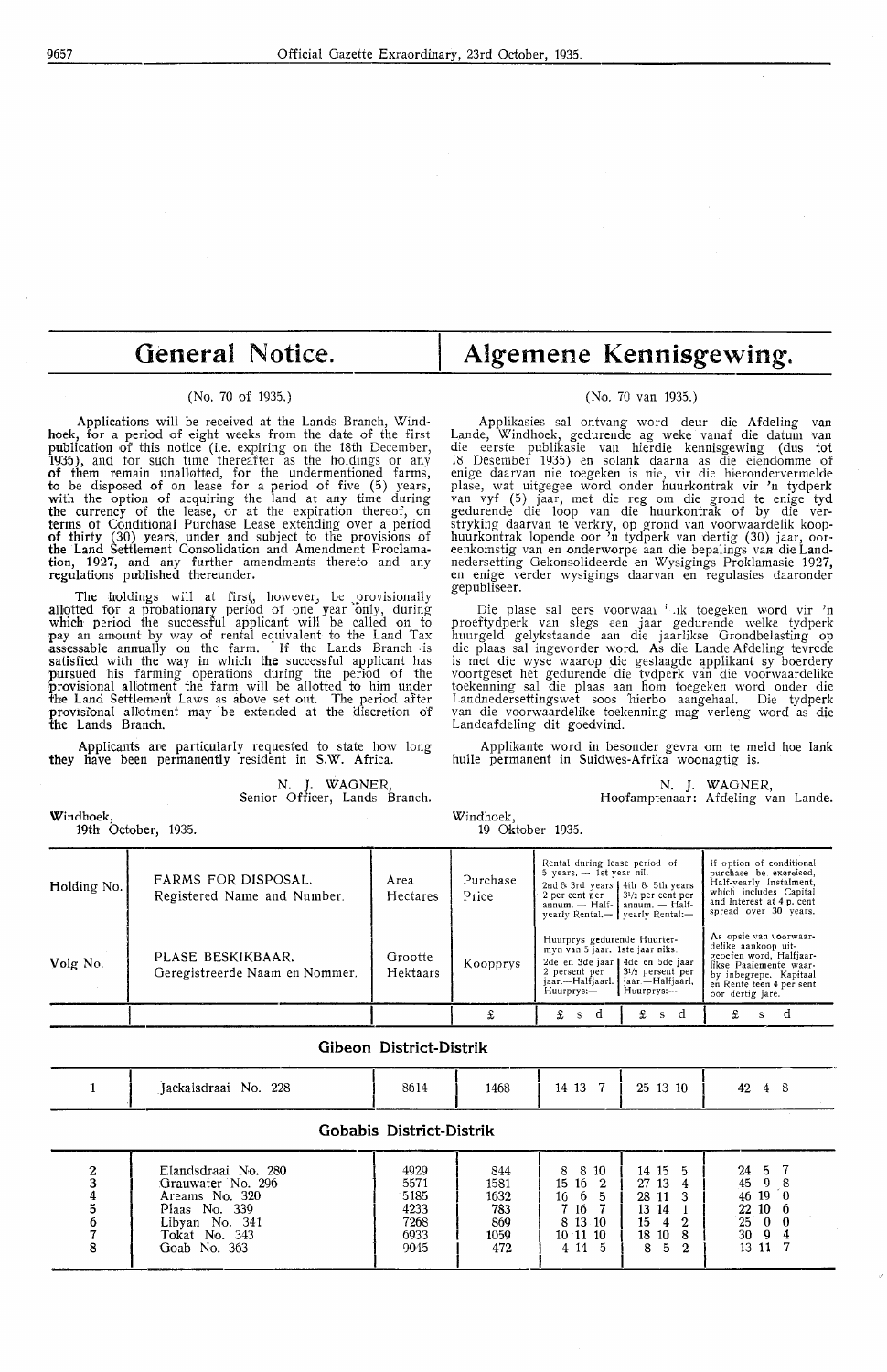### **Grootfontein District-Distrik**

| 9<br>10<br>11<br>12 | Friedenshof II No. 187<br>Klingenberg No. 274<br>Aregoas No. 282<br>Oorbluf Nos. 310 & 311 | 2884<br>4866<br>2636<br>7424  | 974<br>524<br>473<br>726 | 9 14 10<br>4 10<br>5<br>14<br>$\overline{7}$<br>$\overline{4}$<br>5<br>$\mathbf{7}$<br>$\mathbf{2}$ | 17<br>011<br>3<br>5<br>9<br>8<br>$\mathbf 5$<br>$\overline{7}$<br>12 14<br>$\mathbf{1}$ | 28<br>5<br>15<br>6<br>$\mathbf{1}$<br>13 12<br>$\mathbf{2}$<br>20 17<br>9 |
|---------------------|--------------------------------------------------------------------------------------------|-------------------------------|--------------------------|-----------------------------------------------------------------------------------------------------|-----------------------------------------------------------------------------------------|---------------------------------------------------------------------------|
|                     |                                                                                            | Keetmanshoop District-Distrik |                          |                                                                                                     |                                                                                         |                                                                           |
| 13<br>14            | Holoogberg No. 107<br>Barbarossa No. 188                                                   | 12121<br>12811                | 1062<br>1477             | 10 12<br>$\overline{5}$<br>14 15<br>5                                                               | 18 11 9<br>25 17<br>$\theta$                                                            | 30110<br>42 9 10                                                          |
|                     |                                                                                            | Karibib District-Distrik      |                          |                                                                                                     |                                                                                         |                                                                           |
| 15                  | Dobbelsberg No. 99                                                                         | 9846                          | 1994                     | 19 18 10                                                                                            | 34 17 11                                                                                | $7 \quad 3$<br>57                                                         |
|                     |                                                                                            | Okahandja District-Distrik    |                          |                                                                                                     |                                                                                         |                                                                           |
| 16                  | Morogoro No. 150                                                                           | 5081                          | 1432                     | 5<br>6<br>14                                                                                        | 25<br>$\overline{2}$<br>$\mathbf{1}$                                                    | 3 1 1<br>41                                                               |
|                     |                                                                                            | Warmbad District-Distrik      |                          |                                                                                                     |                                                                                         |                                                                           |
| 17                  | Grunau S.O. No. 17                                                                         | 14558                         | 1388                     | 13 17 7                                                                                             | 24<br>$5\,10$                                                                           | 39 18 7                                                                   |

1 hectare  $= 1^{1/10}$  morgen approx.

The Administration reserves the right at any time to with- araw any holding offered for disposal by this notice. Any previous notices advertising these holdings are hereby with• drawn.

Unless otherwise stated in the above-mentioned figures the areas of the holdings enumerated are approximate only and consequently the purchase price, rentals and the instalments of purchase price are liable to alteration when the exact areas and survey fees are known.

N.B. Successful applicants are required to occupy per-<br>sonally the holdings allotted to them within six weeks of the date of the allotment letter, unless otherwise notified.

#### *Particulars of Holdings:-*

1. Situate 70 miles from Oibeon station. Suitable for all classes of stock, principally sheep. There are two bore-<br>:holes yielding resp. 38,000 and 20,000 gls. water per diem, 2 windmills, reservoir and dip, buildings and kraals, cost of which is included in the purchase price.

2. Situate 10 miles from Gobabis. Suitable for sheep and cattle. There is a borehole yielding 57,600 gls. per diem, cost of which is included in the purchase price.

3. Situate 60 miles from Oobabis. Suitable for large and small stock. There is a dwelling house and other buildings, wells, borehole yielding 57,600 gls. per diem, reservoir, cooler, camps, dam, etc., costs of wh'ich have been included in th'e purchase price.

4. Situate 90 miles east of Mariental. Suitable for small stock chiefly. There is a house, reservoir, camps, dip, boreh'ole yielding 43,200 gls. per diem, cost of which is included in the purchase price.

5. Situate 40 miles . from Witvlei. Suitable for large and small stock. There is a borehole yielding 21,000 gls. per diem, cost of which is included in the purchase price.

6. Situate 45 miles from Witvlei. Suitable for large .and small stock. There is a borehole yielding 72,000 gls. per diem, cost of which is included in the purchase price.

7. Situate 55 miles from Gobabis. Suitable for large and small stock. There is a borehole yielding 64,000 gls. per diem, a windmill and reservoir, cost of which is inand the diem, a windmill and responsive the purchase price.

8. Situate 70 miles from Gobabis. Suitable · for large and small stock. There is a large pan on the farm in which water should be easily found by sinking wells.

9. Situate 21 miles from Grootfontein. Suitable for large and small stock and crops in good seasons. There are two boreholes yielding  $4320$  and  $28,800$  gls. per diem respectively, cost of which is included in the purchase price.

1 Hektaar = omtrent  $1^{1/10}$  morg.

Die Administrasie hou die reg voor te eniger tyd enige van die hoewes in hierdie kennisgewing geadverteer terug te trek. Enige vorige kennisgewing wat hierdie hoewes adverteer, word hiermee teruggetrek.

Mits anders aangegee in bogenoemde syfers, is die oppervlakte van die aangegewe hoewes by benadering bereken en<br>dientengevolge sal die koopprys, huurgelde en paaiemente<br>van die koopprys, blootstaan aan verandering wanneer die juiste oppervlaktes en opmetingskoste bekend is.

N.B. Suksesvolle applikantt word verwag om die hoewes aan hulle toegeken persoonlik te okkupee r binne ses weke vanaf datum van toekenningsbrief, tensy andersins in kennis gestel.

#### *Besonderhede van Hoewes:-*

1. Geleë 70 myl van Gibeon stasie. Geskik vir alle veesoortes hoofsaaklik skape. Daar is twee borgate met 'n watervoorraad van 38,000 en 20,000 gls. per dag, 2 windpompe, reservoir en dip, geboue en krale, koste waarvan by die koopprys ingesluit is.

2. Gelee 10 myl van Gobabis. Geskik vir skape en beest::. Daar is 'n boorgat wat 57,600 gls. water per <lag lewer; die koste is by die koopprys ingesluit.

3. Gelee 60 my! van Gobabis. Geskik vir groot en kleinvee . Daar is 'n woonhuis en antler geboue, butte, boorgat met 'n watervoorraad van 57,600 gls. per dag, reservoir, koeler, kampe, dam, ens., koste waarvan by die koopprys ingesluit is.

4. Geleë 90 myl Oos van Mariental. Geskik vir klein-<br>vee. Daar is 'n huis, reservoir, kampe, dip, boorgat met 43,200 gls. water per dag, koste waarvan by die koopprys inbegrepe is.

5. Oeleë 40 myl van Witvlei. Oeskik vir groot en kleinvee. Daar is 'n boorgat met 21,000 gls. water per dag, koste waarvan by die koopprys inbegrepe is.

6. Geleë 45 myl van Witvlei. Geskik vir groot en kleinvee. Daar is 'n boorgat met 72,000 gls. water per dag, koste waarvan by die koopprys ingesluit is.

7. Geleë 55 myl van Gobabis. Geskik vir groot en kleinvee. Daar is 'n boorgat wat 64,000 gls. water per dag !ewer, windpomp, reservoir, koste waarvan by die koopprys ingesluit is.

8. Geleë 70 myl van Gobabis. Geskik vir groot en kleinvee. Daar is 'n groot pan op die plaas waarin water besmoontlik deur middel van putte kan gevind word.

9. Geleë 21 myl van Grootfontein. Geskik vir groot en<br>kleinvee en saaiery in goeie reentye. Daar is twee boorgate met 4320 en 28,800 gls. water per dag, koste waarvan by die koopprys ingesluit is.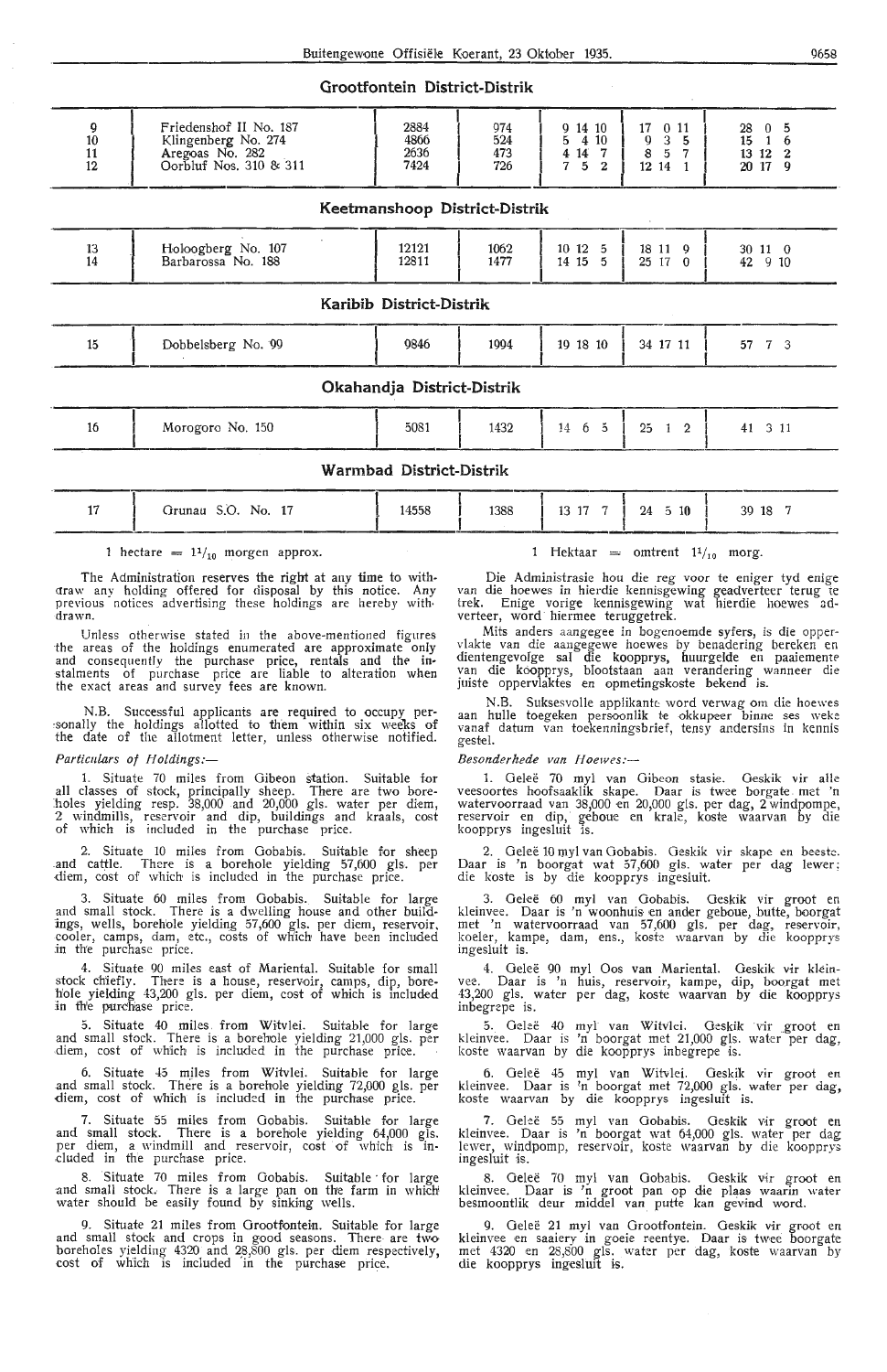10. Situate 55 miles from Grootfontein. Suitable for large and small stock and crops in good seasons. There is<br>a borehole yielding 17,000 gls. per diem, cost of which is included in the purchase price.

11. Situate 40 miles from Grootfontein. Suitable for large and small stock and crops in good seasons. There is a borehole yielding 8400 gls. per diem, cost of which is included in the purchase price.

12. Situate 55 miles from Tsumeb. Suitable for large and small stock. There is a borehole yielding 43,200 gls. per diem, cost of which is included in the purchase price.

13. Situate 10 miles from Holoog siding. Suitable for small stock. There is a borehole yielding 12,000 gls. water<br>per diem, cost of which is included in the purchase price.

14. Situate 45 miles East of Tses siding. Suitable for small stock. The improvements consist of a house  $-$  4 rooms: reservoir, well, windmill, cost of which is included in the purchase price.

15. Situate 16 miles from Karibib. Suitable for large and small stock. The improvements consist of a dwelling house, camps, sheepdip, reservoirs, 2 boreholes, 2 windmills, cost of which is included in the purchase price.

16. Situate 55 miles east of Okahandja. Suitable for large stock. The improvements consist of a dwelling house, windmill and borehole with a good supply of water, reservoir, outbuildings, camp, kraals, etc., cost of which is included in the purchase price.

17. Situate 45 miles from Kalk fontein. Suitable for small stock chiefly. There is a borehole yielding 20,000 gls. per diem, cost of which is included in the purchase price. Certain windmill, reservoir and camp have been erected by a temporary lessee who has permission to remove them.

In view of the large number of applications which may lie received for some of the farm:; in this notice, applicants are advised, in their own interests, to submit alternative applications giving the order of preference.

Should their first selections not be allotted to them, consideration will then be given to the alternative applications in order of preference.

The ownership of land in South West Africa does not include the ownership in minerals and precious stones in, on or under such land. All the above farms are open to prospecting and pegging by any person duly authorised thereto in accordance with the provisions of the Imperial Mining Ordinance 1906, as amended by Proclamation No. 24 of 1919. The holder of a prospecting licence over any of the above farms is entitied to grazing and water for stock required in connection with his prospecting operations, as also wood, in so far as it is available without materially interfering with the working of the farm (Section 12 of above Ordinance) and subject to payment of compensation as provided in the Mining Law.

#### *General Conditiorzs-*

The successful applicants shall, on the allotments being made to them, assume full liability for the payent of all amounts which may be payable for fencing erected on the\_ holdings. The successful applicants for any of the holdings on which the boundaries or part thereof are fenced, shall accept liability under any law relating to fencing in South West Africa, for any amounts which may be claimed by adjoining owners in terms of the said law.

A clause will be inserted in the leases which it is propo;ed to issue in respect of holdings on which boreholes may be sunk before or after allotment thereof, giving the Government access to and the right to take water from the boreholes for drilling purposes for a period of five years from the dates of the leases.

It will be a condition of lease that the successful appli-<br>cant for any of the above holdings on which boreholes exist or may be sunk previous to allotment will be held responsible as from the date of allotment or of completion of the work for the proper care and maintenance of the borehole or boreholes on his holding, and shall be liable for any damage caused thereto. He must, therefore, on no account raise water without proper pumping machinery.

The Administration does not undertake to grant any advances to successful applicants **for** the purchase of stock, de., or for the erection of permanent improvements.

10. Geleë 55 myl van Grootfontein. Geskik vir groot en kleinvee en saaiery in goeie reentye. Daar is 'n boorgat met 17,000 gls. water per dag, koste waarvan by die koopprys ingesluit is.

11. Geleë 40 myl van Grootfontein. Geskik vir groot en kleinvee en saaiery in goeie reentye. Daar is 'n boorgat met 8400 gls. water per dag, koste waarvan by die koop, prys ingesluit is.

12. Gelee 55 myl van Tsumeb. Oeskik vir groot en kleinvee . Daar is 'n boorgat met 43,200 gls. water per dag, koste waarvan by die koopprys ingesluit is.

13. Geleë 10 myl van Holoog sylyn. Geskik vir kleinvee. Daar is 'n boorgat met 12,000 gls. water per dag, koste waarvan by die koopprys ingesluit is.

14. Geleë 45 myl Oos van Tses sylyn. Geskik vir klein-<br>vee. Die verbeterings bestaan uit 'n huis van 4 vertrekke, reservoir, windpomp, koste waarvan by die koopprys ingesluit is.

15. Gelee 16 my! van Karibib. Geskik vir groot en kleinvee. Die verbeterings bestaan uit 'n woonhuis, kampe, skaapdip, reservoirs, 2 boorgate, 2 windpompe, koste waarvan by die koopprys ingesluit is.

16. Gelee 55 my! Oos van Okahandja. Geskik vir groot vee. Die verbeterings bestaan uit 'n woonh'uis, windpomp· en boorgat met 'n goeie watervoorraad, reservoir, buitegeboue, boorgat met 'n goeie watervoorraad, reservon, outtgeboue,<br>kamp, krale, ens., koste waarvan by die koopprys ingesluit is.

17. Geleë 45 myl van Kalkfontein. Geskik vir kleinvee<br>hoofsaaklik. Daar is 'n boorgat met 20,000 gls. water per dag, koste waarvan by die koopprys ingesluit is. Sekere windpomp, reservoir en kamp is deur 'n tydelike huurder opgerig wat die reg het hulle te verwyder.

Aangesien daar moontlik 'n groot aantal applikasies ontvang mag word vir sommige van die plase in hierdie kennisgewing, word applikante aangeraai, in hulle eie belang, om vir meer as een plaas applikasie te maak, en die orde van<br>voorkeur aan te gee.

Indien hulle eerste keuse nie aan hulle toegeken word nie, sal hulle applikasies vir die ander keuse in orde van voorkeur dan in oorweging geneem word.

Die besitreg van grond in Suidwes-Afrika sluit ,nie die besitreg van minerale en edelgesteentes, op or onder sulke grond in nie. Al die bogenoemde plase is oop vir prospektering en afpenning deur enige persoon behoorlik claartoe gemagtig ooreenkomstig die bepalings van die Imperiale Myn Ordonnansie 1906, soos gewysig deur Proklamasie No. 24-

van 1919.<br>Persone wat 'n prospekteer-lisensie het vir enige van die bogenoemde plase, het ook aanspraak op weiding en water vir die vee nodig in verband met die prospektering as ook hout, in sover dit beskikbaar is sender die werk op die plaas groteliks te verstoor, (kyk Artikel 12 van bogenoemde Ordonnansie ), en onderhewig aan betaling van skadever goeding soos bepaal in die Myn Wet.

*Algemene Voorwaardes :-*

Die geslaagde applikante moet, sodra toekennings aan hulle gemaak word volle verantwoordelikheid aanneem vir die betaling van alle bedrae wat mag betaalbaar wees vir omheining op die hoewes opgerig. Geslaagde applikante vir enige van die hoewe, waarvan die grenslyne of gedeelte daarvan omhein is, sal verantwoordelik wees ooreenkomstig enige Omheiningswet in Suidwes-Afrika, vir enige bedrae wat deur die eienaars van aangrensende eiendomme, kragtens die wet, geëis mag word.

In die huurkontrak wat uitgegee sal word ten aansier van die hoewe waarop boorgate voor of na toekenning daarvan, gesink mag word sal 'n klousule gevoeg word wat die Administrasie toegang verleen tot, en die reg gee om water uit die boorgate vir boordoeleindes te neem gedurende 'n termyn van vyf jare vanaf die datums van die huurkontrakte.<br>Een voorwaarde van die huurkontrak sal wees dat die

Een voorwaarde van die huurkontrak sal wees dat die suksesvolle applikant vir enige van die bogenoemde hoewes, waarop boorgate bestaan of wat voor of na toekenning mag gesink wees, vanaf die datum van toekenning of van voltooiing van die werk, verantwoordelik sal gehou word vir die behoorlike oppas en onderhoud van die boorgat, of boorgate, op sy hoewe en aanspreeklik sal wees vir enige skade daaraan veroorsaak. Hy moet derhalwe in geen geval sonder behoorlike pompmasjienerie daaruit water neem nie.

Die Administrasie onderneem geensins om voorskotte toe te staan aan geslaagde applikante vir die aankoop van vee, ens., of vir die oprigting van permanente verbeterings.